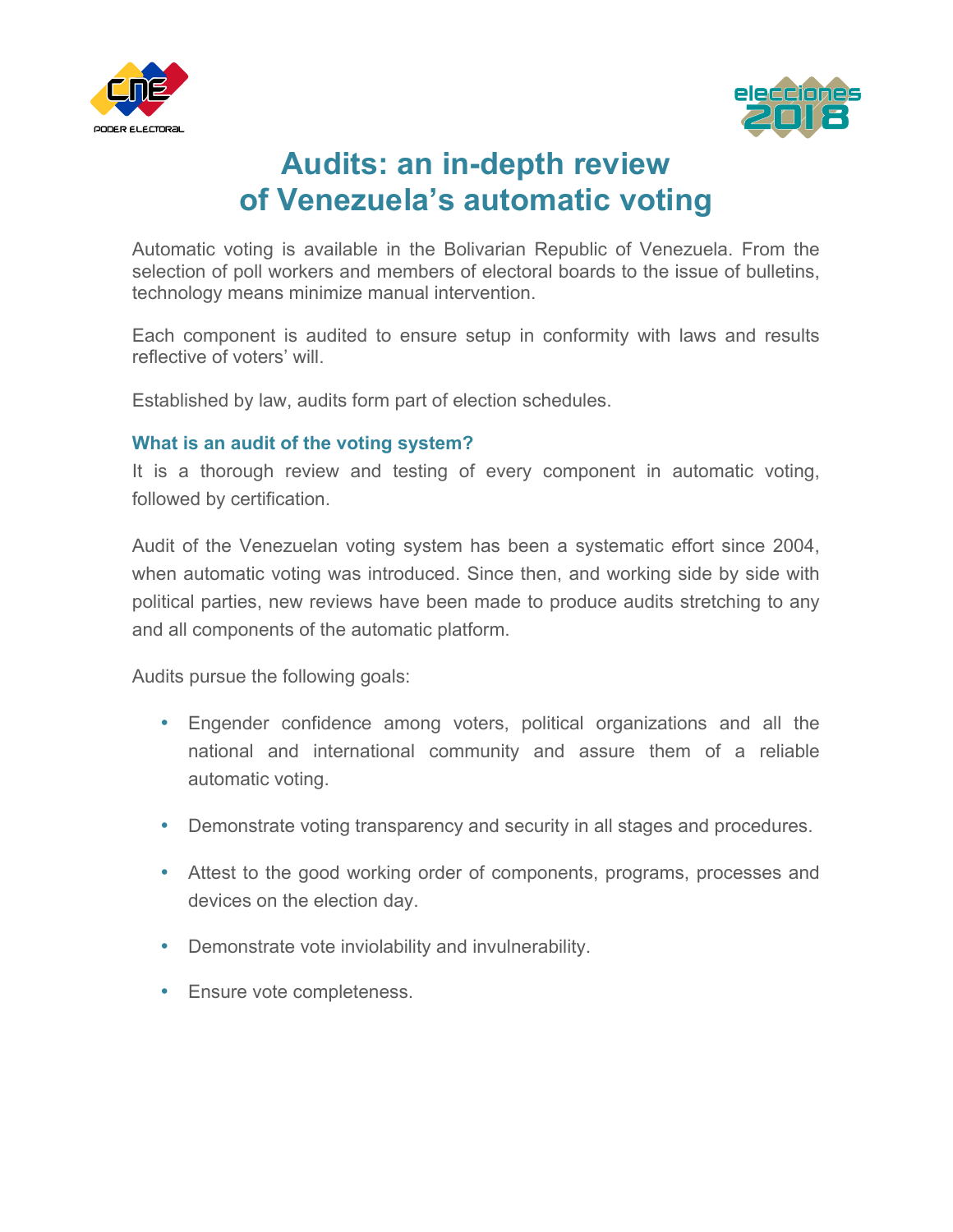



## **Who are the parties involved?**

- 1. Experts with the National Electoral Council (CNE)
- 2. Experts on behalf of political parties
- 3. External auditors

In 2013, the CNE resolved to include domestic observers in its audits, such as civil society representatives.

Domestic observers join foreign guests to witness such tasks.

#### **When is the timing for an audit?**

Each automatic voting component is checked in every election. In 2017, automatic voting was audited and certified before and after all of the three elections held that year.

#### **How voters are apprised of audits?**

Since 2013, the CNE live streams every audit on its CNETV channel, accessed from the website www.cne.gob.ve.

In this way, anybody in Venezuela or anywhere else can watch on the spot what is going on with audits and receive itemized information on how, what and why, based on the detailed explanations of experts and electoral officials.

#### **How each audit is undertaken?**

#### *Pre-election audits*

*1. Voting machine software:* the program source code is reviewed to ensure that the machine reflects the voter's will and prove that it cannot be altered in favor of a certain candidate. The program testing is useful to confirm that the voting machine properly records the voter's choice, and correctly counts and transmits the results.

*2. Voting machine files:* the setup of the biometric identification device and the workflow relative to the voting machine are reviewed to certify the security protocols.

*3. Voters' data. Stage I:* the quality of fingerprints is tested and matched with the fingerprints affixed to the voter register; the absence of duplicate fingerprints is ascertained. Similarly, the lack of relationship or of a certain order between the capture of the fingerprint and vote sequence is corroborated.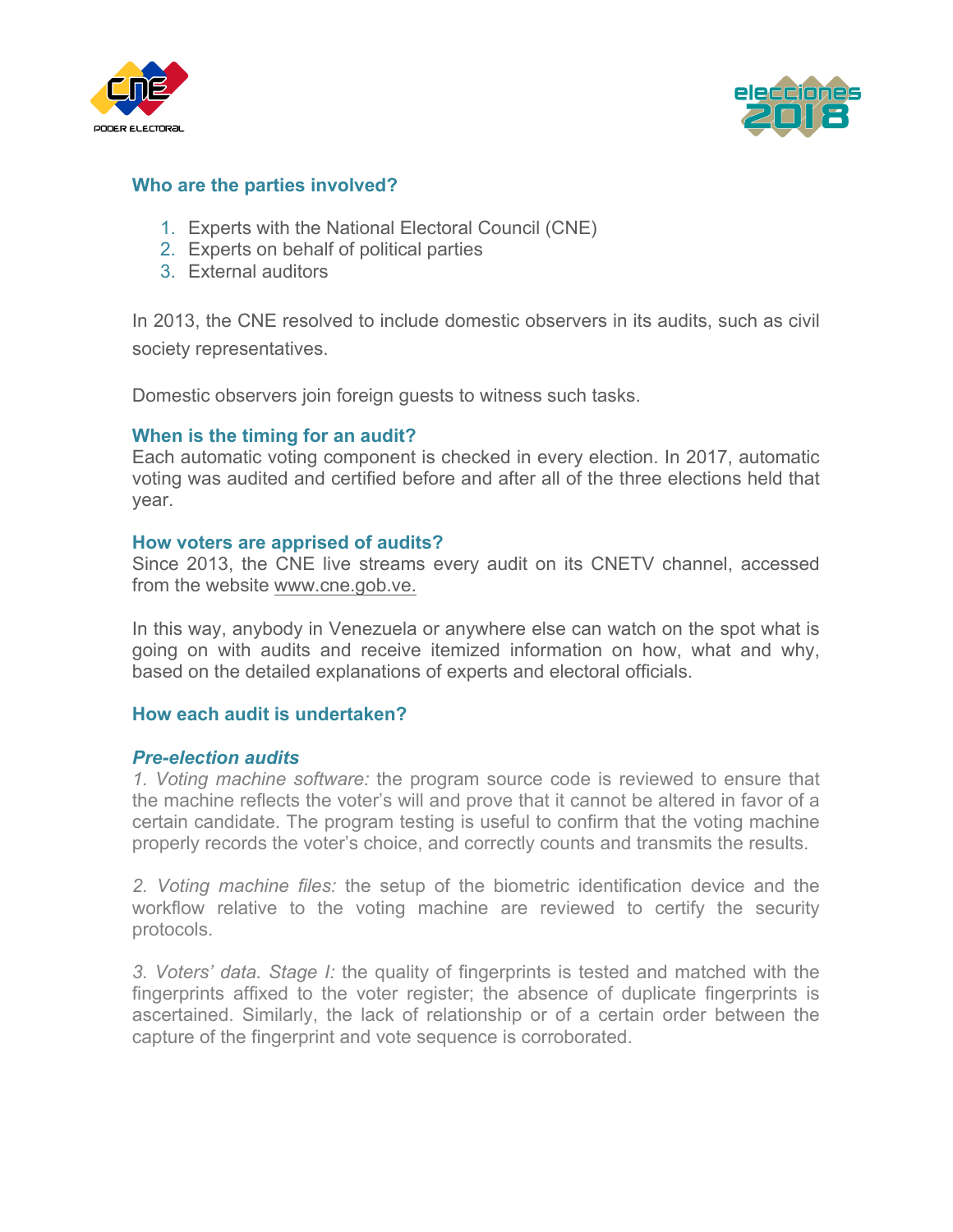



*4. Production (programming) of voting machines:* the voting program, files and voters' data to be entered in each voting machine are compared with those previously audited.

*5. Electoral technology infrastructure:* transmission means between voting machines and tally rooms are checked, namely: networks, technology devices, operating systems, and the management and monitoring system.

6. *Pre-dispatch audit (mock voting):* voting, transmission and count are shammed in controlled conditions to check the accuracy of both the intended vote as reflected in the receipt and data recorded on the tally sheets and the canvass system. Also known as "zero error," this audit is intended to confirm "zero inconsistency" between the intended vote and the vote captured in the voting machine.

*7. Summation software:* the program source code and data base are checked to confirm that they contain the votes transmitted from each poll station, in accordance with laws. Testing includes transmission and summation of tally sheets.

*8. Reset to zero of national summation centers:* the infrastructure, data base and applications of CNE summation national centers are cleaned up. This audit ensures that no data, records and logs have been loaded before the election.

*9. Telecommunications. Stage I:* secured travel of votes from voting machines to national summation centers is checked, as well as the effective ways and means for data transfer. A cross-check is made to confirm that the networks transmit only counted votes from qualified and validated sources.

*10. Citizen-initiated audit. Stage I:* a close of business audit of a sample of 54% of voting machines takes place on the very election day, with the participation of poll workers. Witnesses on behalf of political parties and ordinary citizens are welcome to the audit.

This audit is useful to verify the proper operation of the voting machine by corroborating no mismatch between, on the one hand, data contained in tally sheets and printed by the voting machine, and, on the other hand, vote receipts contained in the vault.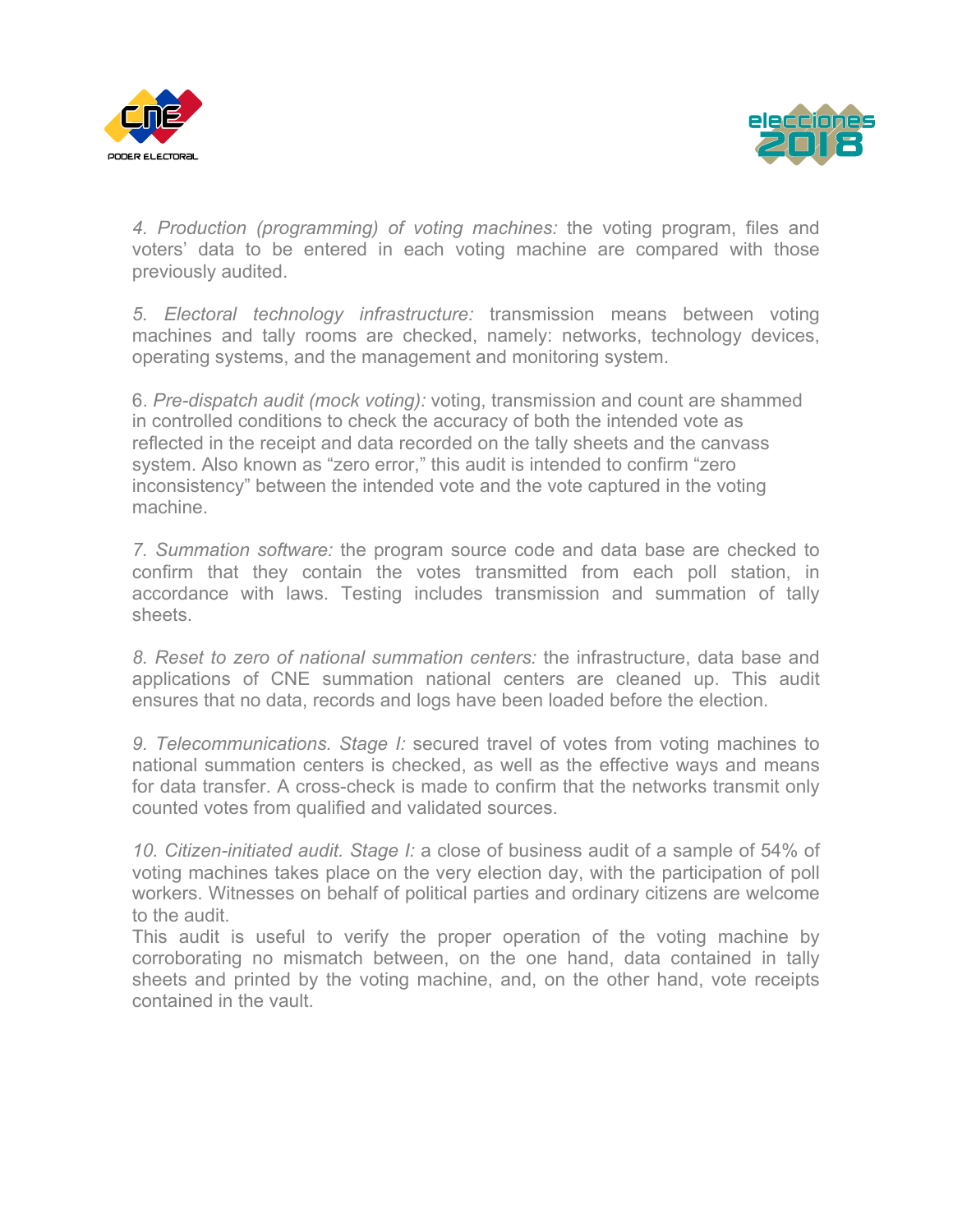



## *Post-election audits*

*11. Telecommunications. Stage II:* this audit is undertaken the day after the election day to compare the setup of transmission systems with the setup examined before the election in order to confirm the use of the latter.

*12. Citizen-initiated audit. Stage II:* compliance with the procedure established during the citizen-initiated audit, stage I is matched against a sample of 1% of voting machines reviewed on the election day.

13. *Voters' data. Stage II:* also known as audit of duplicate fingerprints, it certifies that voters who cast their ballot actually enrolled in the voter register and that the same person did not vote more than once.

### **How do we know that the audited items will not be subsequently altered?**

Login is among the major steps during audits of the voting system, aimed at ensuring that no examined components will be altered after the audit.

Login is created after review of the following components:

- $\checkmark$  Voting machine software
- $\checkmark$  Summation software
- $\checkmark$  Voters' data (Stage I)
- $\checkmark$  Transmission means (Stage I)

Upon review of the component and confirmation of its proper operation, auditors create a segmented password, which is the sum total of all the participants in the audit.

This step is of utmost technical importance. Once a specific component is audited, a change can be made only if all the stakeholders log in at the same time. Thus, all stakeholders can rest assured that no component is to be altered after the audit or at any other moment, except for the involvement of all of them.

## **How can voters confirm that a certain audit certified a component good working order?**

Participants use a record (or written report) to vouch for the audit particulars. From the outset, an account of the expected testing is given and signed in agreement by each participant. The audit closing record registers the findings, including a confirmation of the component proper operation.

Audit records are posted on the CNE website, www.cne.gob.ve